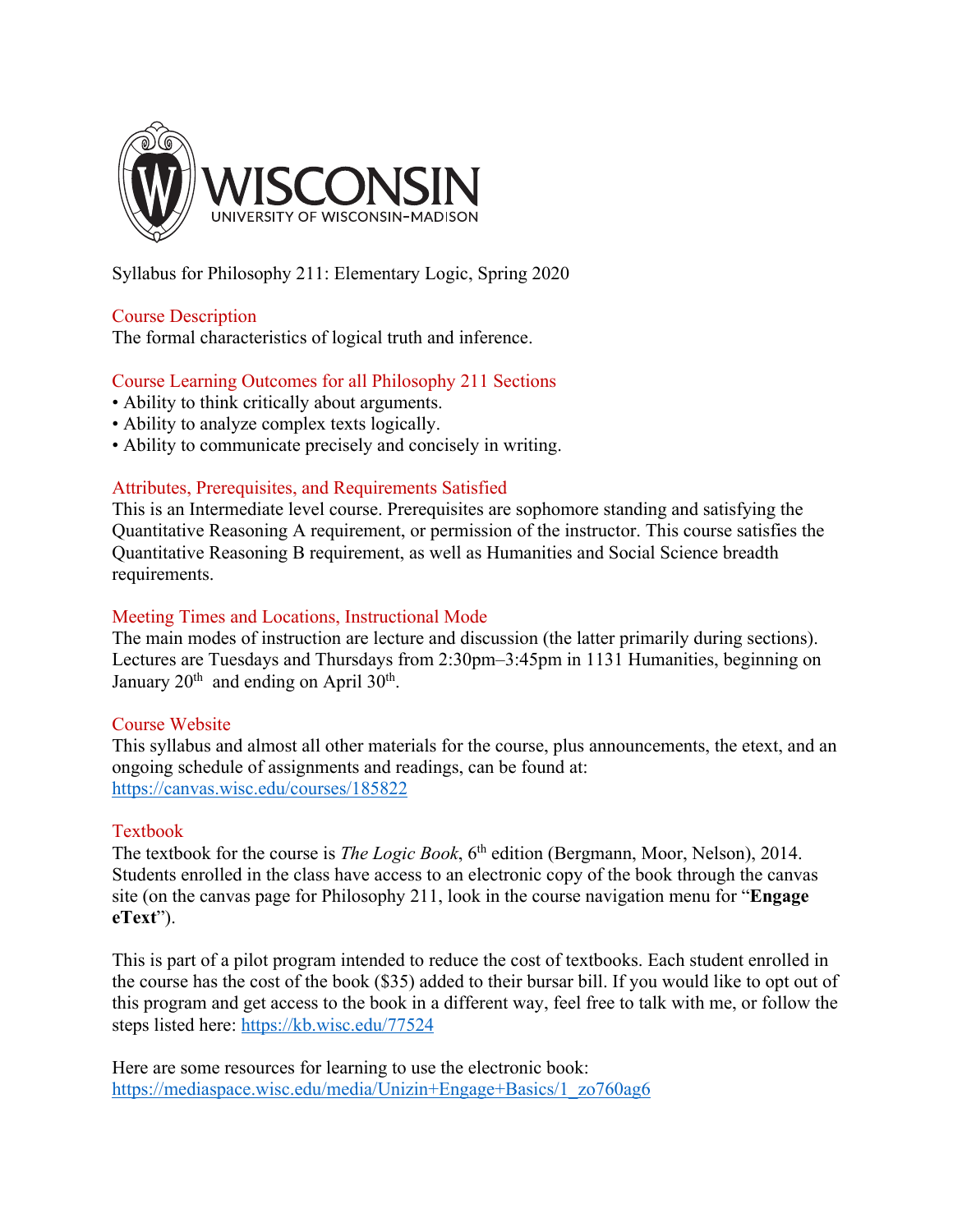# https://resources.unizin.org/display/EKB/Help+for+Students

A hardcopy of the textbook is also on reserve at College Library.

Solutions to unstarred exercises in the book can be found at: www.mhhe.com/bergmann6e

### Instructors, Contact Information, and Availability

Instructor: Josh Mund, josh.mund@wisc.edu; office: 5142 Helen C. White; office hours Monday 1:00pm-2:00pm and Thursday 4:00pm-5:00pm. (note, Monday office hours held in College library; see map below)

Teaching Assistant: Jonathon Vandenhombergh, vandenhomber@wisc.edu; office: 5146 Helen C. White; office hours Tuesday 12:00pm-1:00pm and Wednesday 1:00pm-2:00pm.

When you send an e-mail, please allow at least 24 hours for a response.

If you are not available to meet during our regular office hours, we are happy to meet with you at an alternate time—just e-mail to make an appointment. No appointment is needed to attend regular office hours.



### Credits, and How the Course Meets Credit Hours

This course is 4 credits. The credit standard for this course is met by an expectation of a total of 180 hours of student engagement with the course's learning activities (45 hours per credit).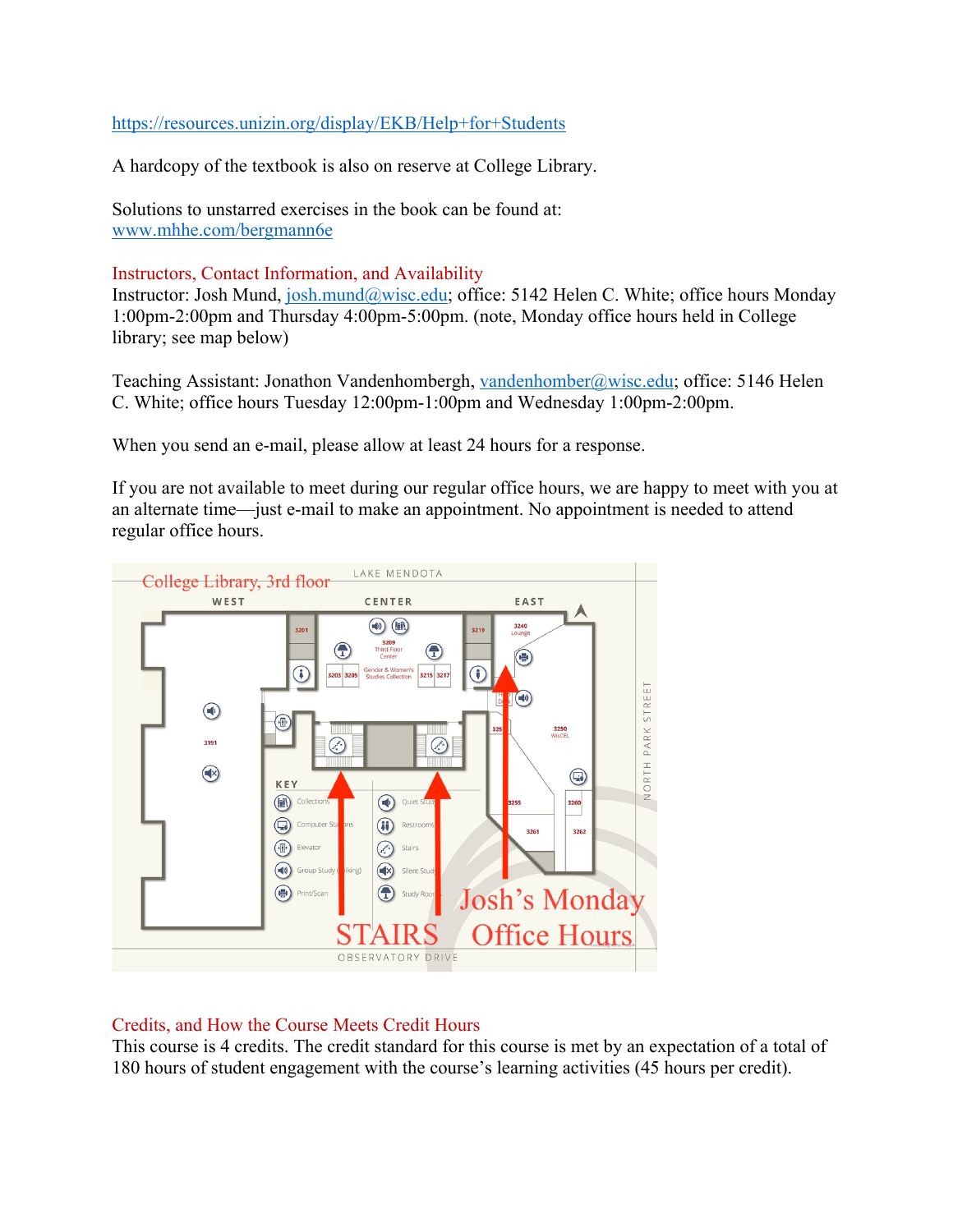This includes 75 minutes of instructional time per lecture (typically twice a week) and 50 minutes per discussion section (typically once a week). It also assumes roughly 3 hours working on course learning activities for each hour of instructional time—including reading (and rereading) the course text, practicing exercises in the text, completing problem sets, studying for exams and quizzes, and other student work as described in this syllabus.

# Grading

Your grade for this course will be based on:

- Problem sets (7 of them) and occasional in-class quizzes (announced several days ahead of time) 40%
- $\bullet$  1 Midterm 20%
- Final Exam 40%

Lecture and section attendance are strongly encouraged but not required (except on quiz days, which will be announced in class and on the website, when you will need to be in class to take the quiz). If you miss 4 or fewer lectures, you will receive 1% of extra credit on your final grade.

All exams are cumulative, and are closed-book/closed-note.

If your final exam score exceeds your midterm score, the midterm will not count and the final exam will count for 60% of your grade.

If you need to reschedule an exam due to a conflict or require exam accommodations for a disability, please e-mail us as soon as possible.

Grading scale:

If your overall percentage is at least  $a(n)$ ... Your grade will be at least  $a(n)$ ...

|    | $\tilde{\phantom{a}}$ | $\sim$ $\sim$ | $\tilde{\phantom{a}}$ |  |
|----|-----------------------|---------------|-----------------------|--|
| 93 |                       |               | A                     |  |
| 88 |                       |               | AB                    |  |
| 83 |                       |               | В                     |  |
| 78 |                       |               | BC                    |  |
| 70 |                       |               | $\overline{C}$        |  |
| 60 |                       |               | D                     |  |
|    |                       |               | F                     |  |
|    |                       |               |                       |  |

Participation in lecture, section, and/or office hours may boost borderline grades.

### Accommodations for Students with Disabilities

McBurney Disability Resource Center syllabus statement: "The University of Wisconsin-Madison supports the right of all enrolled students to a full and equal educational opportunity. The Americans with Disabilities Act (ADA), Wisconsin State Statute (36.12), and UW-Madison policy (Faculty Document 1071) require that students with disabilities be reasonably accommodated in instruction and campus life. Reasonable accommodations for students with disabilities is a shared faculty and student responsibility. Students are expected to inform faculty of their need for instructional accommodations. Faculty will work either directly with the student or in coordination with the McBurney Center to identify and provide reasonable instructional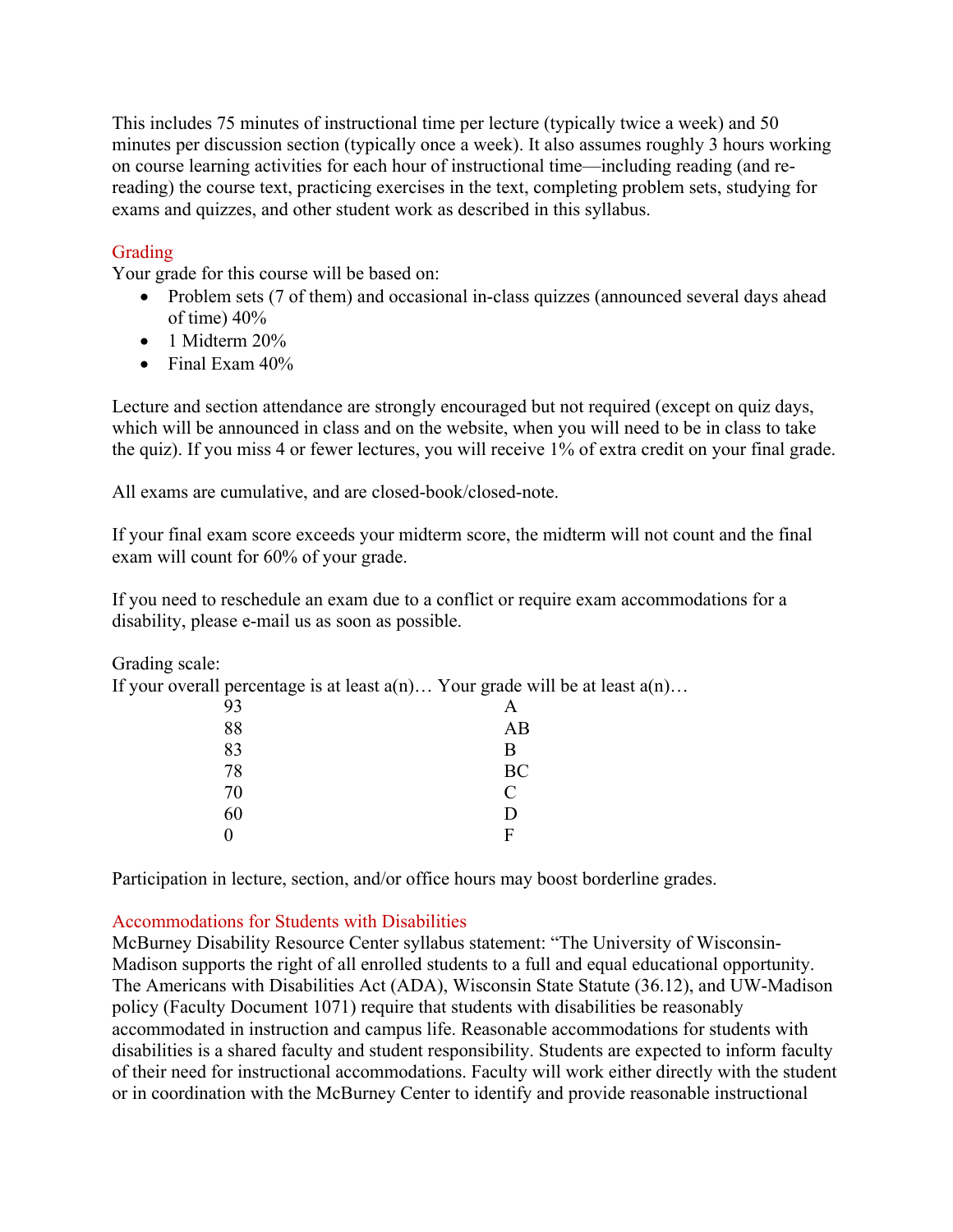accommodations. Disability information, including instructional accommodations as part of a student's educational record, is confidential and protected under FERPA."

#### Assignments Information

#### Turning in Your Work

Problem sets are to be turned in at the beginning of class on the designated day.

Problem set answers must be submitted in hard copy; electronic submissions are allowed only in special circumstances and with prior permission from Jonathon.

Extensions on problem sets may be granted for situations such as a conflict with a religious observance. If you are interested in an extension, talk to Jonathon in person or via e-mail. Regardless of your reason, do not assume you will get an extension; you do not have the extension until Jonathon says you do.

If you need to reschedule an exam due to a conflict, please contact Josh. He will need at least one week's notice, though he would certainly prefer more than that.

#### Working Together

We encourage you to work together on problem sets. This is a good practice not only because you will be able to fill in the gaps in each other's learning, but also because trying to explain a concept to someone else is a great way to solidify what you have learned and to discover missing pieces in your understanding.

Although working together is encouraged, every student must submit their own problem set solutions for grading. List the name of everyone you worked with at the top of the solutions you submit. (Please make it clear which name at the top of the paper is yours.)

Problem-set problems will often require written explanations. Even if you work with other students on the problem, each student should come up with their own explanation. Submitting identical written explanations is considered cheating. On the other hand, if an answer consists merely of symbols, a table, or a derivation, we understand that answers may turn out identically among students who work together (as well as those who don't). Still, for both kinds of answers (written English and symbolic), the key point is that you should fully understand and be able to explain anything that appears on a piece of work you submit. Note also that you can be penalized for submitting course work that does not indicate your own efforts or for assisting another student in doing so (for instance, by letting them copy your own work).

The only materials you are allowed to consult in completing your problem sets are our course textbook, its website, materials distributed in section, and the materials we post on this term's course website. Do not consult other materials without prior permission from either Josh or Jonathon. Consulting unauthorized materials is a form of academic misconduct.